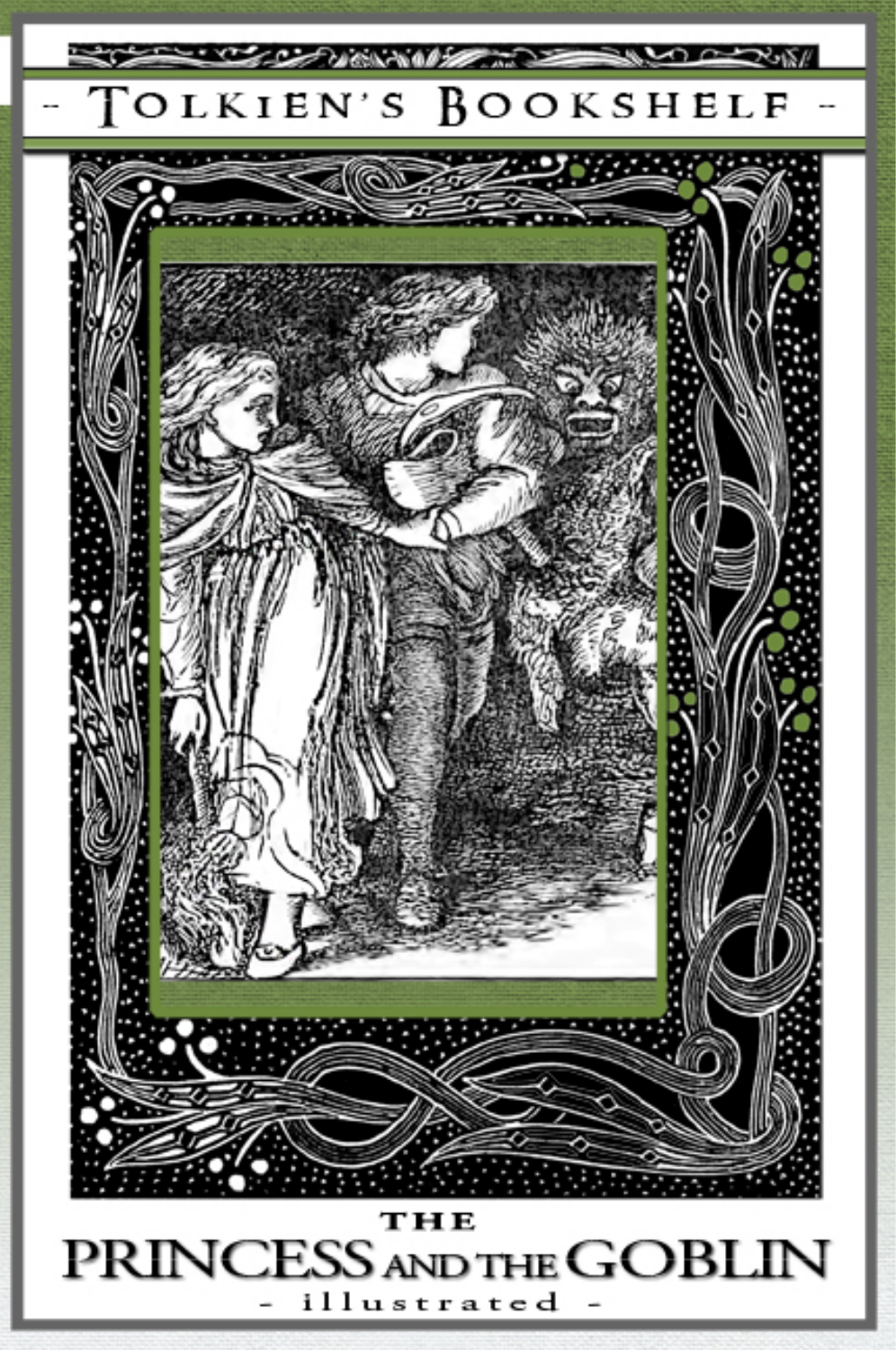### The Princess and the Goblin - illustrated -

### **George MacDonald**

*With Illustrations by Jessie Willcox Smith Introduced by Cecilia Dart-Thornton*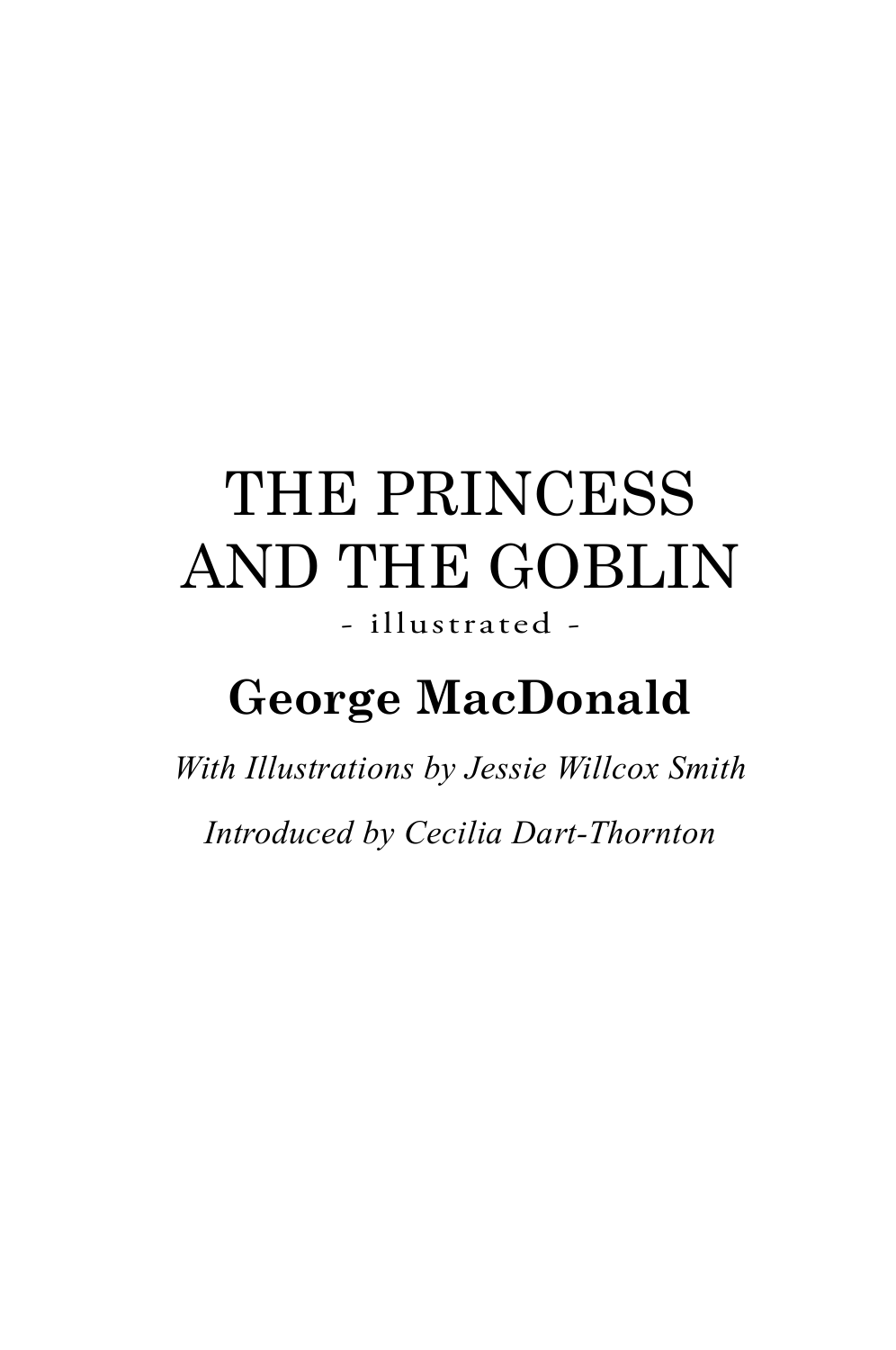

THE COVER OF BLACKIE AND SON'S 1911 EDITION, illustrated by Arthur Hughes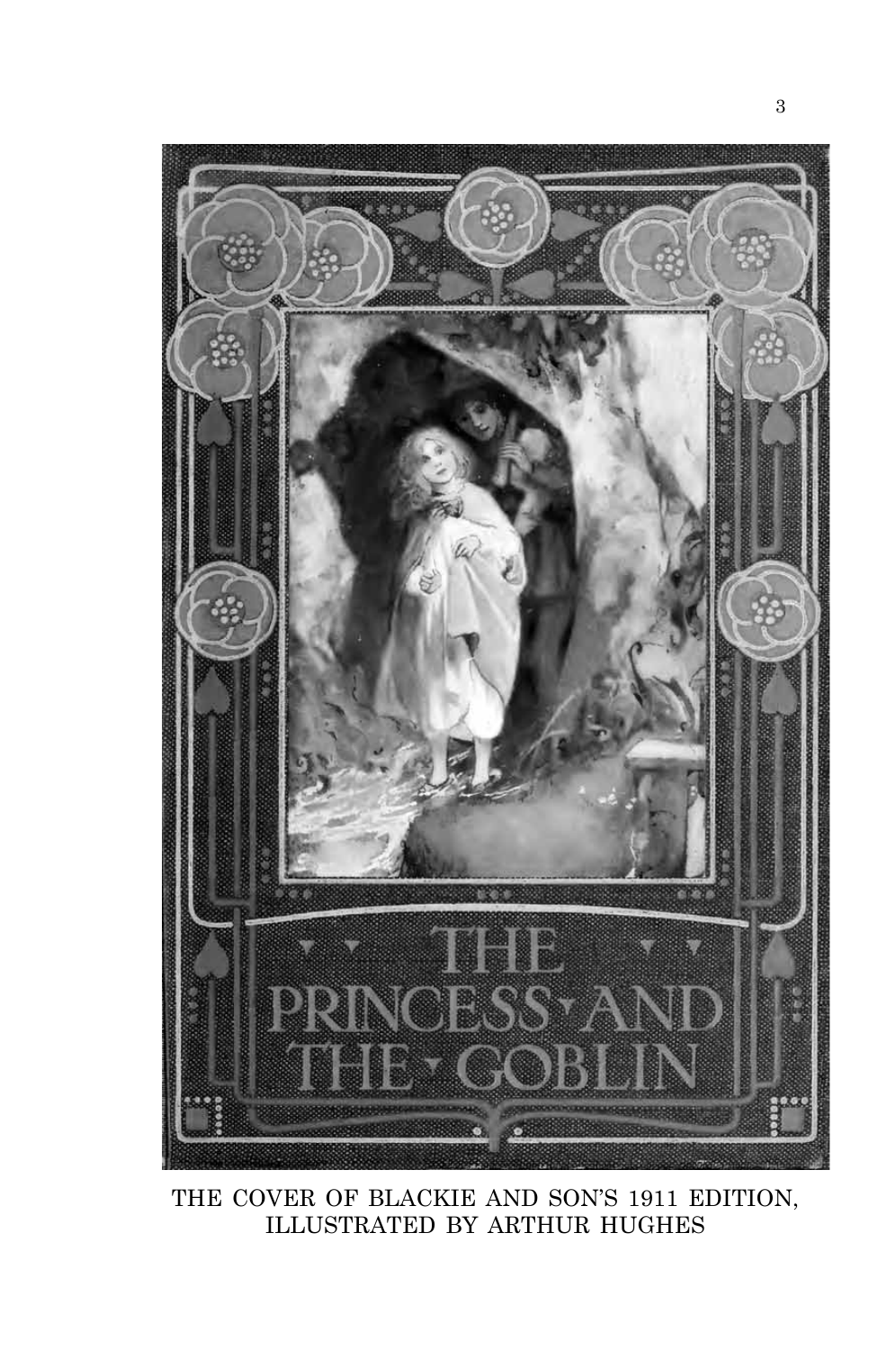#### CHAPTER 1

# WHY THE PRINCESS HAS A STORY ABOUT HER

There was once a little princess whose father was<br>
king over a great country full of mountains and<br>
valleys. His palace was built upon one of the<br>
untains and was vow grand and bouriful. The print king over a great country full of mountains and mountains, and was very grand and beautiful. The princess, whose name was Irene, was born there, but she was sent soon after her birth, because her mother was not very strong, to be brought up by country people in a large house, half castle, half farmhouse, on the side of another mountain, about half-way between its base and its peak.

The princess was a sweet little creature, and at the time my story begins was about eight years old, I think, but she got older very fast. Her face was fair and pretty, with eyes like two bits of night sky, each with a star dissolved in the blue. Those eyes you would have thought must have known they came from there, so often were they turned up in that direction. The ceiling of her nursery was blue, with stars in it, as like the sky as they could make it. But I doubt if ever she saw the real sky with the stars in it, for a reason which I had better mention at once.

These mountains were full of hollow places underneath; huge caverns, and winding ways, some with water running through them, and some shining with all colours of the rainbow when a light was taken in. There would not have been much known about them, had there not been mines there, great deep pits, with long galleries and passages running off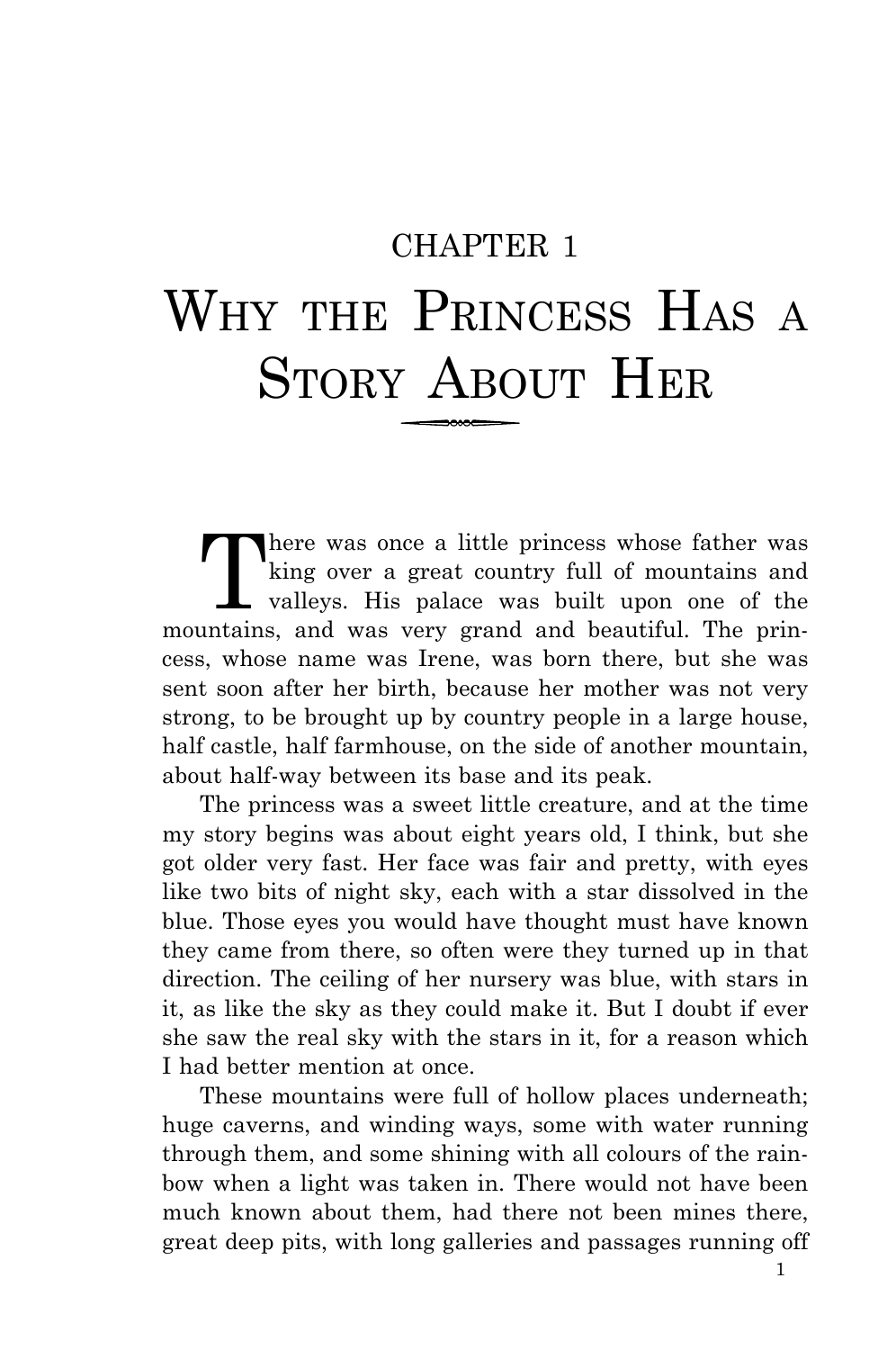from them, which had been dug to get at the ore of which the mountains were full. In the course of digging, the miners came upon many of these natural caverns. A few of them had far-off openings out on the side of a mountain, or into a ravine.

Now in these subterranean caverns lived a strange race of beings, called by some gnomes, by some kobolds, by some goblins. There was a legend current in the country that at one time they lived above ground, and were very like other people. But for some reason or other, concerning which there were different legendary theories, the king had laid what they thought too severe taxes upon them, or had required observances of them they did not like, or had begun to treat them with more severity, in some way or other, and impose stricter laws; and the consequence was that they had all disappeared from the face of the country. According to the legend, however, instead of going to some other country, they had all taken refuge in the subterranean caverns, whence they never came out but at night, and then seldom showed themselves in any numbers, and never to many people at once. It was only in the least frequented and most difficult parts of the mountains that they were said to gather even at night in the open air. Those who had caught sight of any of them said that they had greatly altered in the course of generations; and no wonder, seeing they lived away from the sun, in cold and wet and dark places. They were now, not ordinarily ugly, but either absolutely hideous, or ludicrously grotesque both in face and form. There was no invention, they said, of the most lawless imagination expressed by pen or pencil, that could surpass the extravagance of their appearance. But I suspect those who said so had mistaken some of their animal companions for the goblins themselves—of which more by and by. The goblins themselves were not so far removed from the human as such a description would imply. And as they grew misshapen in body they had grown in knowledge and cleverness, and now were able to do things no mortal could see the possibility of. But as they grew in cunning, they grew in mischief, and their great delight was in every way they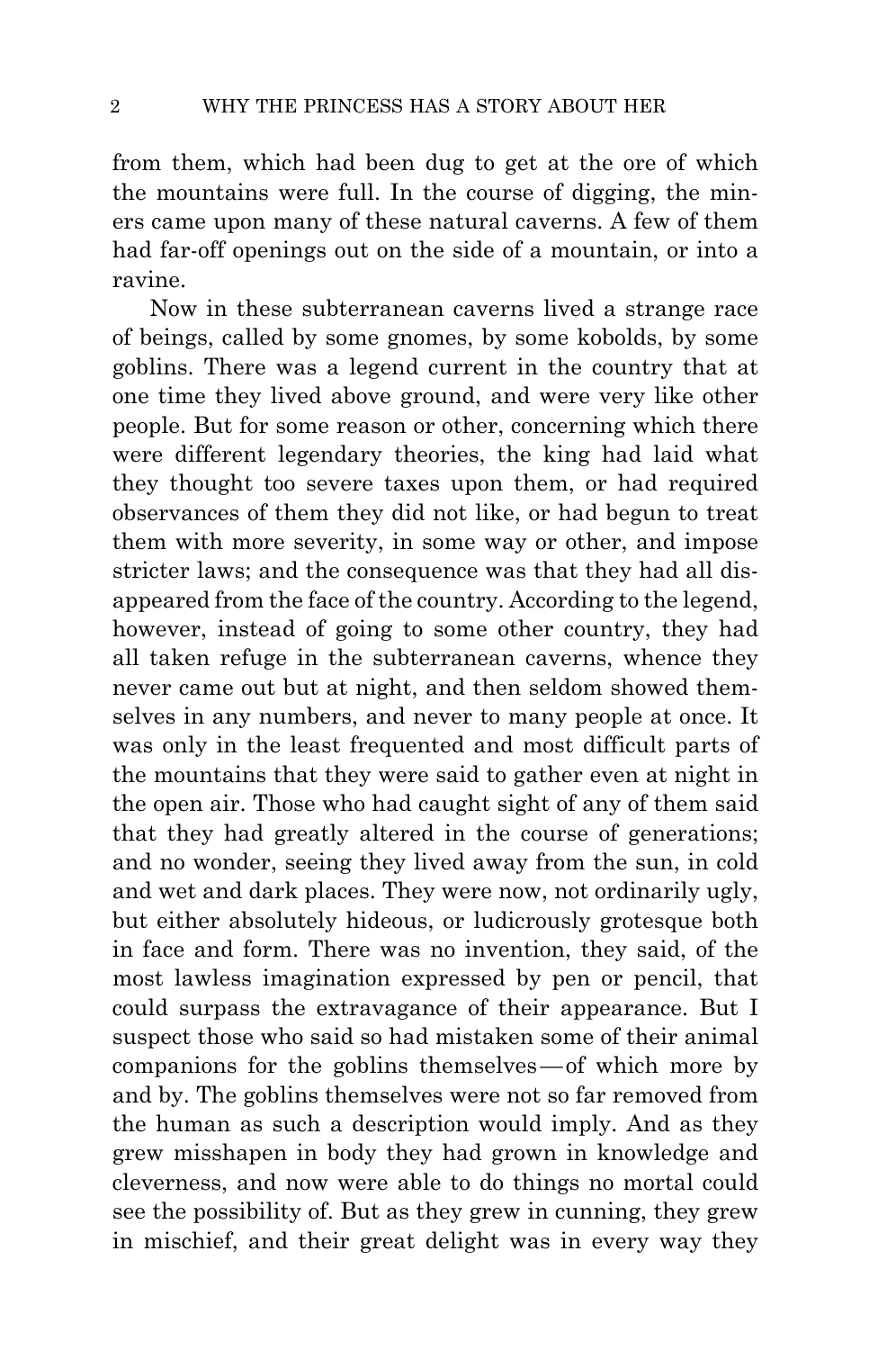could think of to annoy the people who lived in the openair storey above them. They had enough of affection left for each other to preserve them from being absolutely cruel for cruelty's sake to those that came in their way; but still they so heartily cherished the ancestral grudge against those who occupied their former possessions and especially against the descendants of the king who had caused their expulsion, that they sought every opportunity of tormenting them in ways that were as odd as their inventors; and although dwarfed and misshapen, they had strength equal to their cunning. In the process of time they had got a king and a government of their own, whose chief business, beyond their own simple affairs, was to devise trouble for their neighbours. It will now be pretty evident why the little princess had never seen the sky at night. They were much too afraid of the goblins to let her out of the house then, even in company with ever so many attendants; and they had good reason, as we shall see by and by.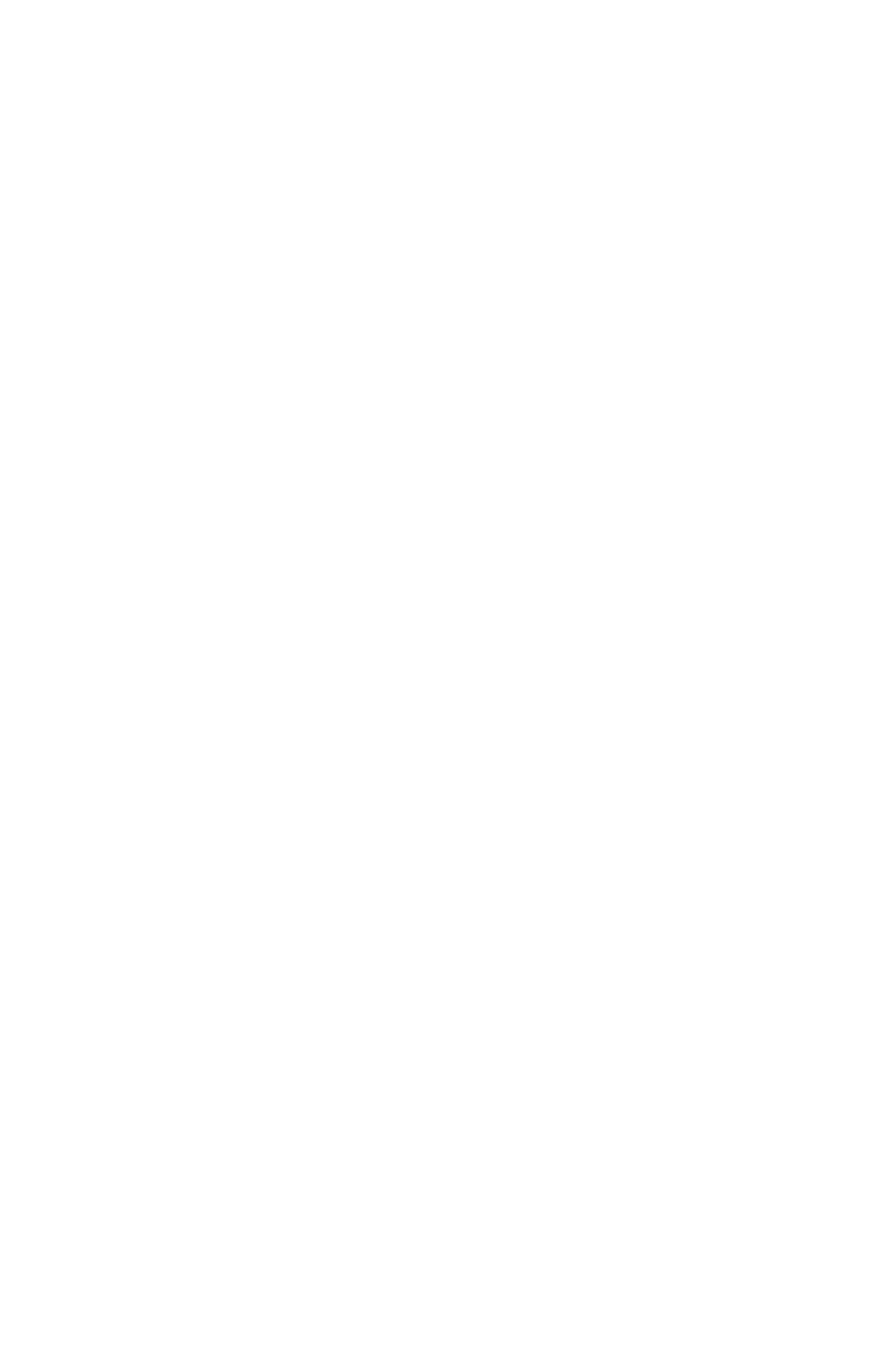## CHAPTER 2 THE PRINCESS LOSES Herself

Thave said the Princess Irene was about eight years old when my story begins. And this is how it begins. One very wet day, when the mountain was covered with mist which was constantly gathering itself together have said the Princess Irene was about eight years old when my story begins. And this is how it begins. One very wet day, when the mountain was covinto raindrops, and pouring down on the roofs of the great old house, whence it fell in a fringe of water from the eaves all round about it, the princess could not of course go out. She got very tired, so tired that even her toys could no longer amuse her. You would wonder at that if I had time to describe to you one half of the toys she had. But then, you wouldn't have the toys themselves, and that makes all the difference: you can't get tired of a thing before you have it. It was a picture, though, worth seeing—the princess sitting in the nursery with the sky ceiling over her head, at a great table covered with her toys. If the artist would like to draw this, I should advise him not to meddle with the toys. I am afraid of attempting to describe them, and I think he had better not try to draw them. He had better not. He can do a thousand things I can't, but I don't think he could draw those toys. No man could better make the princess herself than he could, though—leaning with her back bowed into the back of the chair, her head hanging down, and her hands in her lap, very miserable as she would say herself, not even knowing what she would like, except it were to go out and get thoroughly wet, and catch a particularly nice cold, and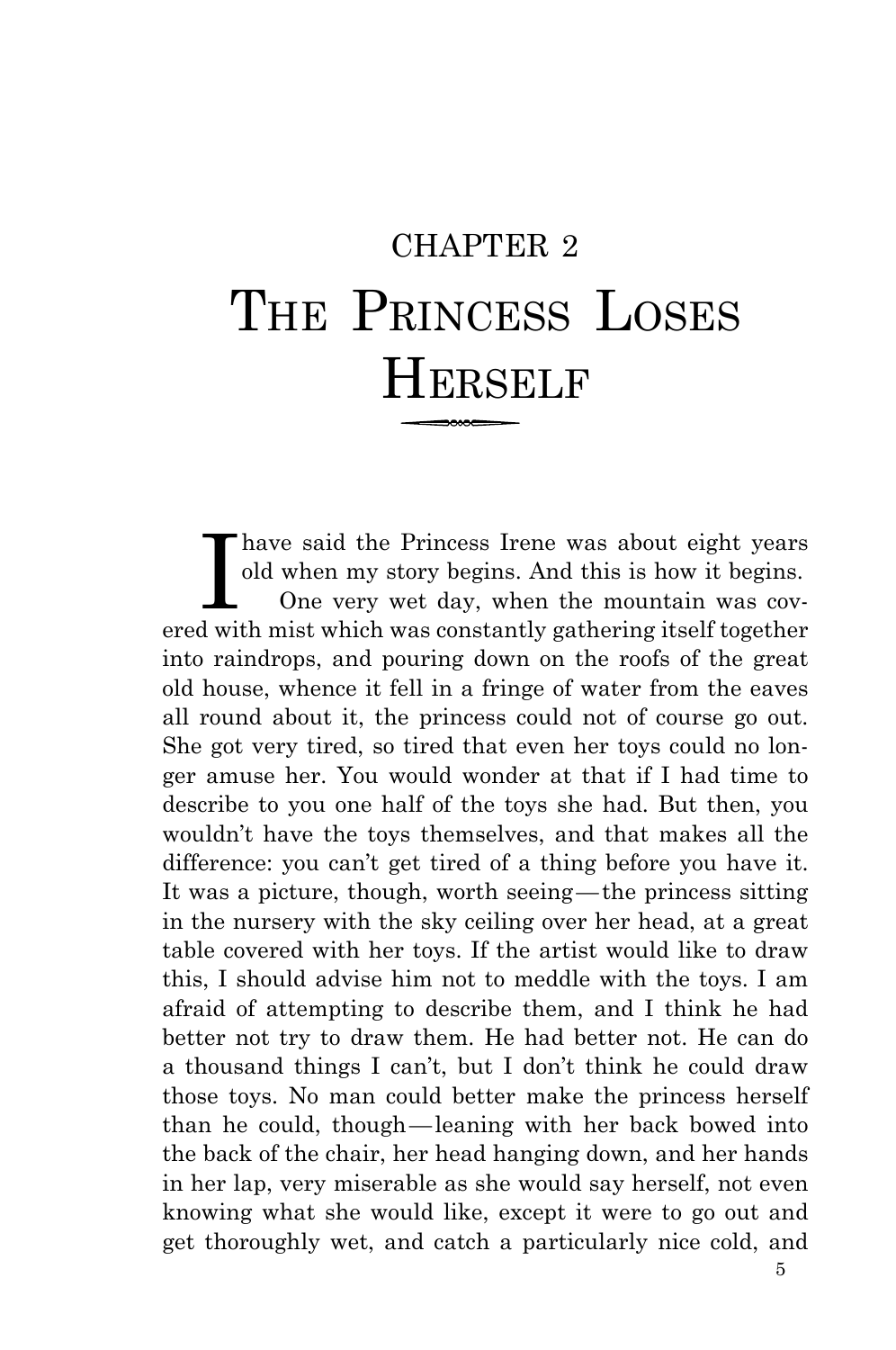have to go to bed and take gruel. The next moment after you see her sitting there, her nurse goes out of the room.

Even that is a change, and the princess wakes up a little, and looks about her. Then she tumbles off her chair and runs out of the door, not the same door the nurse went out of, but one which opened at the foot of a curious old stair of wormeaten oak, which looked as if never anyone had set foot upon it. She had once before been up six steps, and that was sufficient reason, in such a day, for trying to find out what was at the top of it.

Up and up she ran—such a long way it seemed to her!—until she came to the top of the third flight. There she found the landing was the end of a long passage. Into this she ran. It was full of doors on each side. There were so many that she did not care to open any, but ran on to the end, where she turned into another passage, also full of doors. When she had turned twice more, and still saw doors and only doors about her, she began to get frightened. It was so silent! And all those doors must hide rooms with nobody in them! That was dreadful. Also the rain made a great trampling noise on the roof. She turned and started at full speed, her little footsteps echoing through the sounds of the rain—back for the stairs and her safe nursery. So she thought, but she had lost herself long ago. It doesn't follow that she *was* lost, because she had lost herself, though.

She ran for some distance, turned several times, and then began to be afraid. Very soon she was sure that she had lost the way back. Rooms everywhere, and no stair! Her little heart beat as fast as her little feet ran, and a lump of tears was growing in her throat. But she was too eager and perhaps too frightened to cry for some time. At last her hope failed her. Nothing but passages and doors everywhere! She threw herself on the floor, and burst into a wailing cry broken by sobs.

She did not cry long, however, for she was as brave as could be expected of a princess of her age. After a good cry, she got up, and brushed the dust from her frock. Oh, what old dust it was! Then she wiped her eyes with her hands,